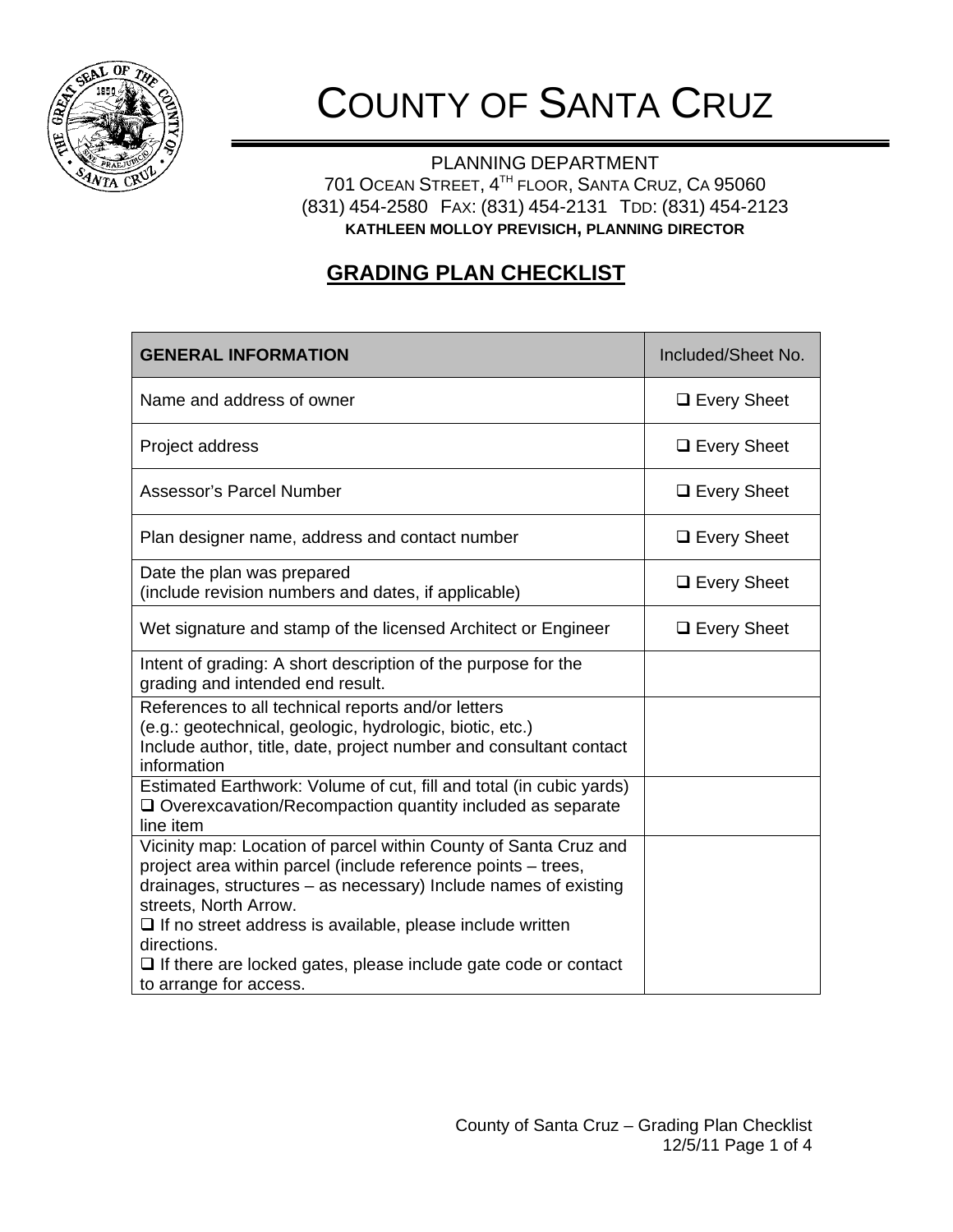| <b>SITE PLAN</b>                                                                                                                                                                                                                       | Included/Sheet No. |
|----------------------------------------------------------------------------------------------------------------------------------------------------------------------------------------------------------------------------------------|--------------------|
| Show entire parcel with the location of project, building<br>envelope, access roadway, driveway and septic system.                                                                                                                     |                    |
| Existing and proposed final contours:<br>Show existing contours as dashed lines; show final contours as<br>solid, bold lines. Show existing contours 15 feet beyond the<br>limits of grading and beyond any drainage dissipators, etc. |                    |
| Limits of Grading: Bold, dashed line indicating limits of grading<br>and disturbance. (Include fill keyways, septic system, etc.)                                                                                                      |                    |
| Existing structures: On-site and those on adjacent properties<br>within 15 feet of the property boundary                                                                                                                               |                    |
| Footprints of proposed structures/development                                                                                                                                                                                          |                    |
| $\Box$ Buildings $\Box$ Roadways $\Box$ Water tanks and pads<br>$\Box$ Sediment Ponds $\Box$ Retaining Walls (Include top-of-wall,<br>bottom-of-wall elevations at beginning/end/transition points)<br>$\Box$ Other:                   |                    |
| Setbacks: Identify grading setback from "Limits of Grading" line<br>to property lines.                                                                                                                                                 |                    |

| <b>GRADING AND DRAINAGE PLANS</b>                                                                                                                                                                                                                                                                                                                                                                                                    | Included/Sheet No. |  |
|--------------------------------------------------------------------------------------------------------------------------------------------------------------------------------------------------------------------------------------------------------------------------------------------------------------------------------------------------------------------------------------------------------------------------------------|--------------------|--|
| Show the entire project area and identify the "Limits of Grading"<br>around the entire construction area.                                                                                                                                                                                                                                                                                                                            |                    |  |
| Driveway/Roadway/Parking (plan view)                                                                                                                                                                                                                                                                                                                                                                                                 |                    |  |
| $\Box$ Existing and proposed profile (to scale)<br>$\Box$ Typical Sections(s) to scale with dimensions (including<br>compaction requirements)<br>$\Box$ Surfacing / structural section requirements                                                                                                                                                                                                                                  |                    |  |
| <b>Proposed structures/development</b>                                                                                                                                                                                                                                                                                                                                                                                               |                    |  |
| $\Box$ Buildings (include pad grade(s)) $\Box$ Roadways $\Box$ Water<br>tanks and pads $\square$ Sediment Ponds $\square$ Retaining Walls (Include<br>top-of-wall, bottom-of-wall elevations at beginning/end/transition<br>points) $\Box$ Other:                                                                                                                                                                                    |                    |  |
| <b>Cross Sections (to scale with dimensions)</b>                                                                                                                                                                                                                                                                                                                                                                                     |                    |  |
| Show existing and proposed grades. Limits should include<br>top(s) of $cut(s)$ to bottom(s) of fill(s) and 15-feet beyond, and<br>should clearly delineate existing and proposed cut and fill areas.<br>Locations of cross-sections should be shown in plan view and<br>be placed:<br>$\Box$ Through all pads<br>$\Box$ Through significant cuts/fills<br>$\Box$ Include keyway details and foundation setback from face of<br>slope |                    |  |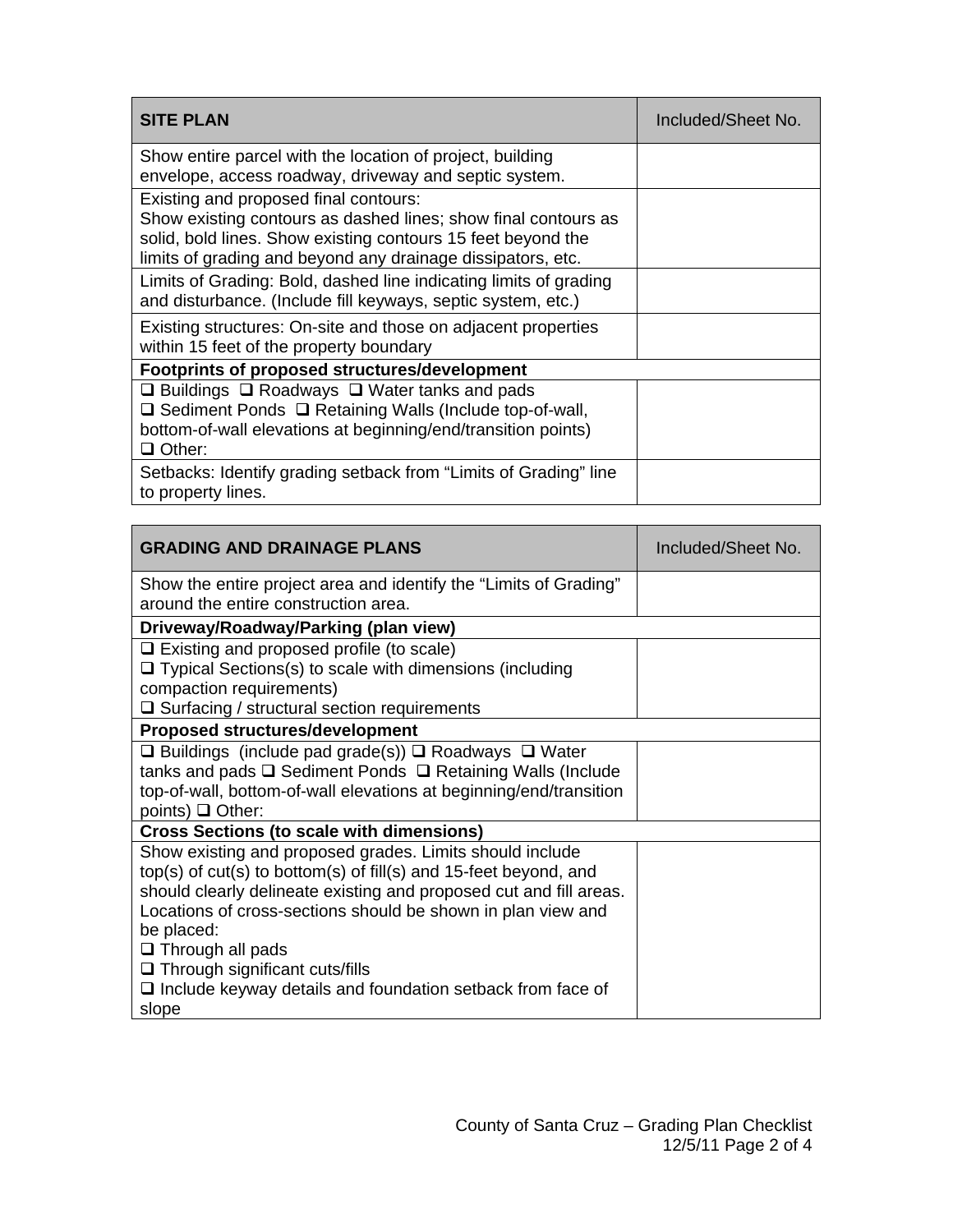| Parcel drainage: Detail existing and proposed area drainage<br>(locations of ravines, drainage courses and pathway of off-site<br>drainage). Show topography for the entire parcel of sufficient<br>detail to clearly indicate where and how all drainage will flow<br>across and off the parcel.                                         |  |
|-------------------------------------------------------------------------------------------------------------------------------------------------------------------------------------------------------------------------------------------------------------------------------------------------------------------------------------------|--|
| <b>Development Drainage</b>                                                                                                                                                                                                                                                                                                               |  |
| Show the location of all drainage facilities to be installed with the<br>development. Include construction details (to scale or with<br>dimensions) for:<br>$\Box$ Retaining wall backdrains, $\Box$ Culverts, $\Box$ Storm drains,<br>$\Box$ French drains, $\Box$ Energy dissipaters, $\Box$ Retention/detention<br>pits, $\Box$ Other: |  |
| Location of existing and proposed septic tank(s), leachfield(s)<br>and expansion area(s).                                                                                                                                                                                                                                                 |  |

## **EROSION/STORMWATER POLLUTION CONTROL PLAN**

Please see "Construction Site Stormwater Pollution Control BMP Manual" for additional details.

- $\Box$  Project vicinity map.
- $\Box$ Property lines.
- $\Box$ Parcel number and address.
- □ Topography (existing contours) of the entire limits of disturbance, plus a minimum of 50 feet of topography in all directions.
- $\Box$ Nearby watercourses within 200 feet of the project area.
- $\Box$ Proposed grading contours, if applicable.
- $\Box$ Locations of existing utilities, such as sewer, storm drain, curb and gutter, as applicable.
- $\Box$ Name, phone number, email address and address of the property owner.
- $\Box$ Name, phone number, email address and address of the individual who prepared the plan.
- $\Box$  Proposed erosion control measures, including installation details and notes.
- $\Box$ Proposed sediment control measures, including installation details and notes.
- $\Box$ Proposed temporary drainage control measures, including installation details and notes.
- $\Box$ Proposed construction waste control measures, including installation details and notes.
- $\Box$ Locations of stockpile areas (per phase if major development)
- $\Box$ Equipment storage and staging area (per phase if major development.
- $\Box$ Total area of disturbance, expressed in acres.

Major Developments\* shall also include:

 $\Box$  A phased plan for controlling erosion, sediment drainage, and waste during the various phases of construction. This shall also include temporary / phased grading contours, if applicable.

 $\Box$  An inspection schedule by a stormwater inspector that includes inspection of the erosion, sediment and drainage control before predicted rainfall events in excess of .5 inches, as well as during the rainfall event.

 $\Box$  A street sweeping schedule, if applicable.